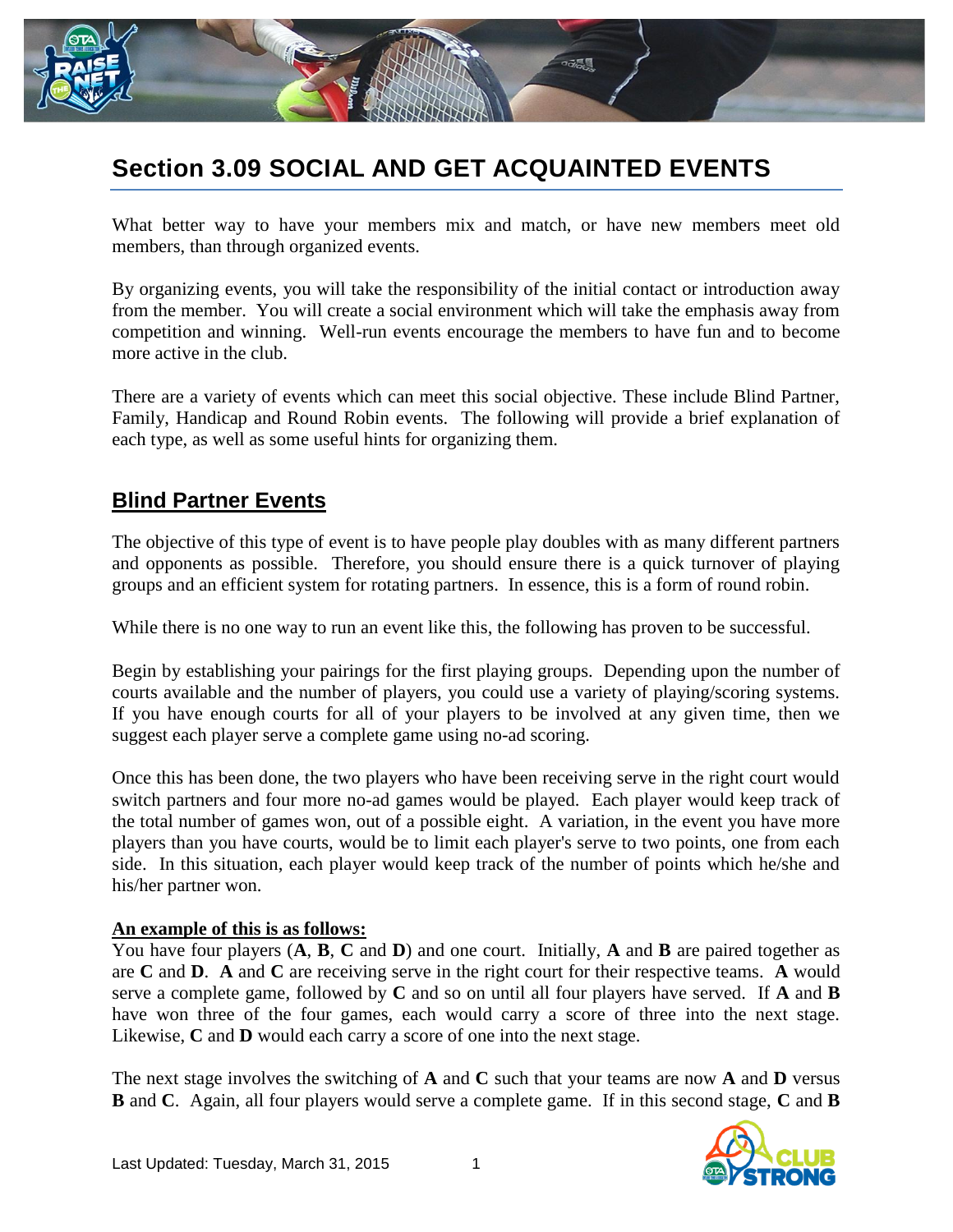

won three games the final scores would be:

| Player | 1st Stage | 2nd Stage | Total |
|--------|-----------|-----------|-------|
| A      |           |           |       |
| В      |           |           |       |
| C      |           |           |       |
|        |           |           |       |

If each player were serving only two points in each stage, the scoring would be based upon the total number of points, not games won.

Assuming you have more than one court and four players, you would be duplicating this format on a number of courts. Following each round, you would regroup the foursomes from each court and play another round. Where possible, try to ensure people do not go back out with any of the same players they played with in the original round. However, depending upon the number of people you have involved, this could be impossible to achieve. Concentrate on getting people back on the court quickly and do not waste time trying to determine the "perfect" set of combinations.

You could continue this format for a number of rounds keeping a running total of each player's individual score from each round. To finish the event, you could take your top four point scorers, pair them randomly, and have them play a pro set to determine the ultimate winner. This final stage is not necessary.

## **Family Events**

These can be very popular weekend events at the club and can be accompanied by a family picnic or pot-luck lunch/dinner each day. The key is to create the possibility for family members to play together, in doubles events, against other family pairings.

There are a variety of events which could be staged. When we talk of family tennis, we usually have parent/child doubles pairings in mind. These could be mother/daughter (ladies' doubles), father/son (mens' doubles) or mother/son and father/daughter (mixed doubles) events. It would be best to offer all three to ensure you are not somehow excluding a family from participating. You might however, limit each person to entering only one event so you do not have to deal with complex scheduling.

The playing format is usually an elimination style draw event. However, if the intent is to offer a recreational event with broad based participation, you should consider having a consolation draw for first round losers or even use some form of round robin format. This way you can guarantee each team more than one match.

You might also consider having a procedure whereby members whose children or parents do not play tennis can adopt each other for the event and still participate. Under these circumstances,

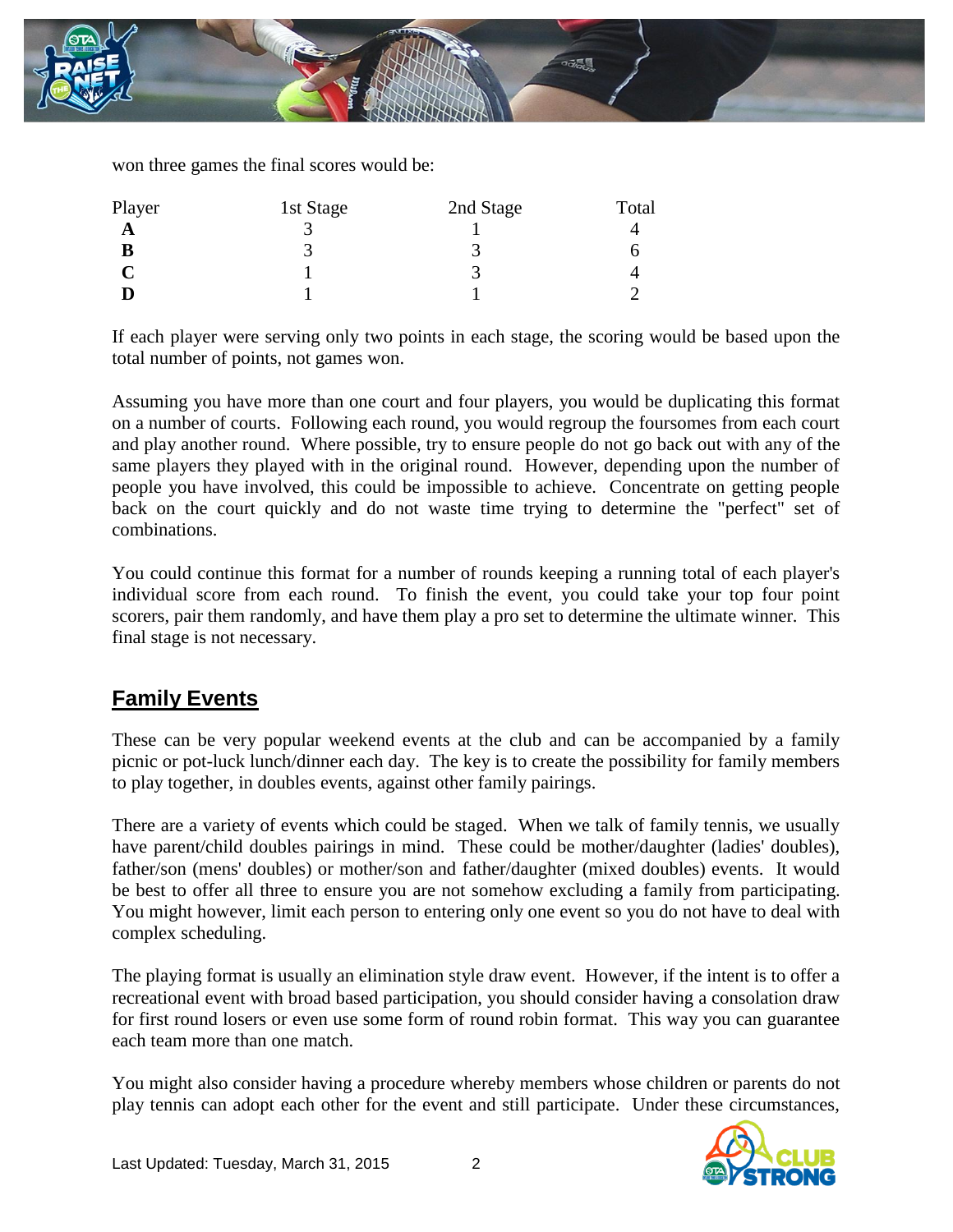

you would probably need to establish a rule regarding the minimum age differential between the two players. For example, two non-related players would be allowed to enter providing there was at least a twenty-five year age difference between them.

## **Handicap Events**

These events are designed to allow all members of the club to enter the same event and have a chance of winning.

The most typical form of handicap event is one where players are given a scoring handicap. For example, the best players in the club might be given a handicap of -30. This means they would begin each game at -30 and have to win two points just to get to Love (or six points to win the game). At the same time, beginners might be given a handicap of +30. They would start each game with a score of +30 and need only win two points to get to game.

These events are good for a number of reasons. To begin with, they allow for a broad based participation from all club members and no one should worry about being embarrassed by a much better player. The emphasis should be of a social nature and about having fun but with an element of competition.

For the better players, an event of this sort can be a good way to improve consistency and the ability to play the "big points". When you begin each game at -30 and your opponent has a score of +30, you will get a great deal of practice playing these important points. You will also quickly realize you do not have much leeway to commit any unforced errors.

Handicap events usually take the form of an elimination draw.

## **Round Robins (RR)**

Any event which involves playing a series of matches without the prospect of elimination can be classified as a round robin. As such, there are many different formats and types of RR's.

From a recreational point of view, RR's have the advantage of being easy to organize and highly social events with lots of opportunity to meet and play against other people. If the only objective for the RR is to have a social event, then a format such as the Blind Partner event described earlier is probably most effective.

However, if there is some interest in establishing a "winner", then in the interest of fairness, a more formal approach is probably required. This would involve each team playing against every other team with a cumulative win/loss record being used to establish the winner.

The problem with using RR formats for competition is that it requires a lot of matches to have each team play every other team. For this reason, the format is rarely used unless there are only